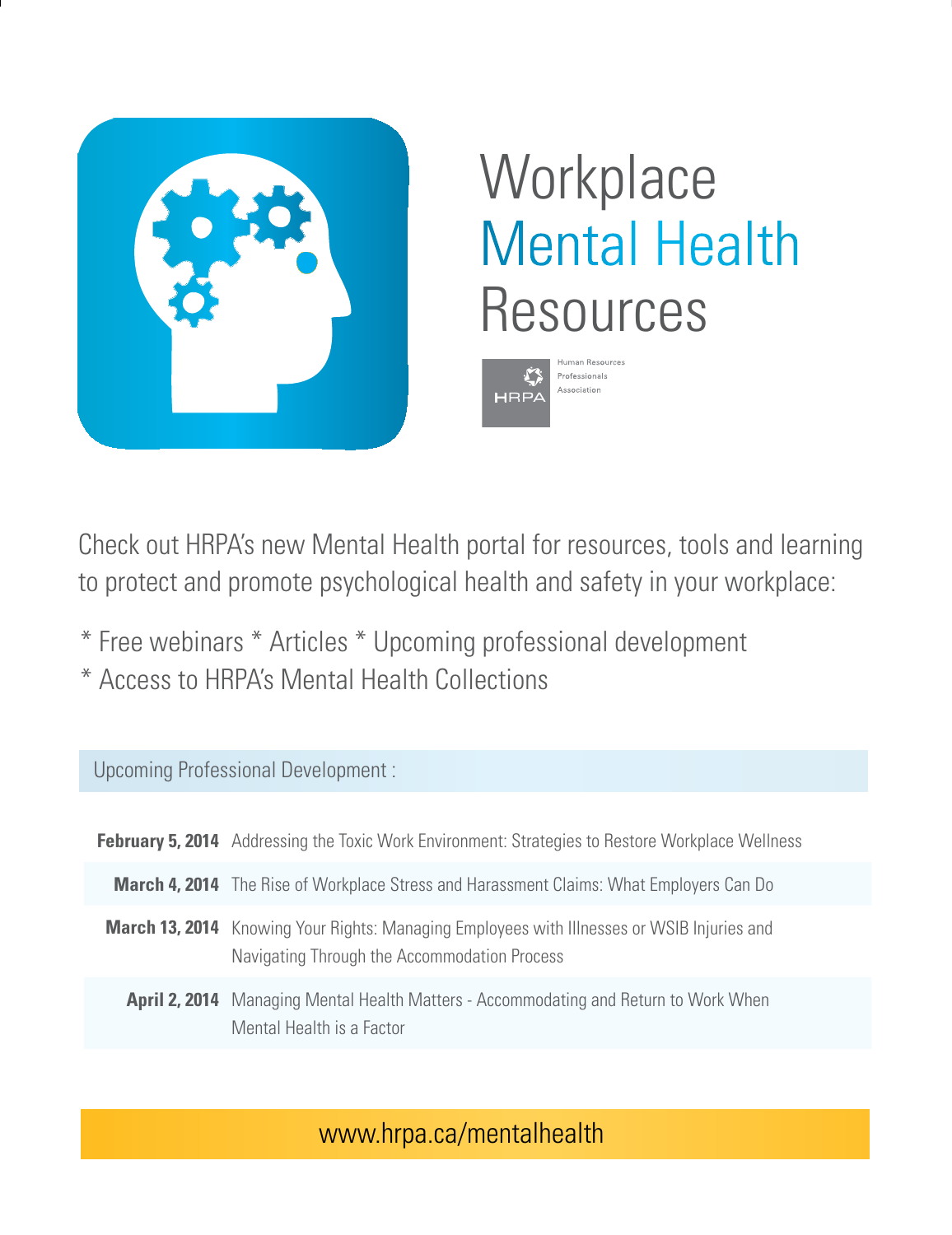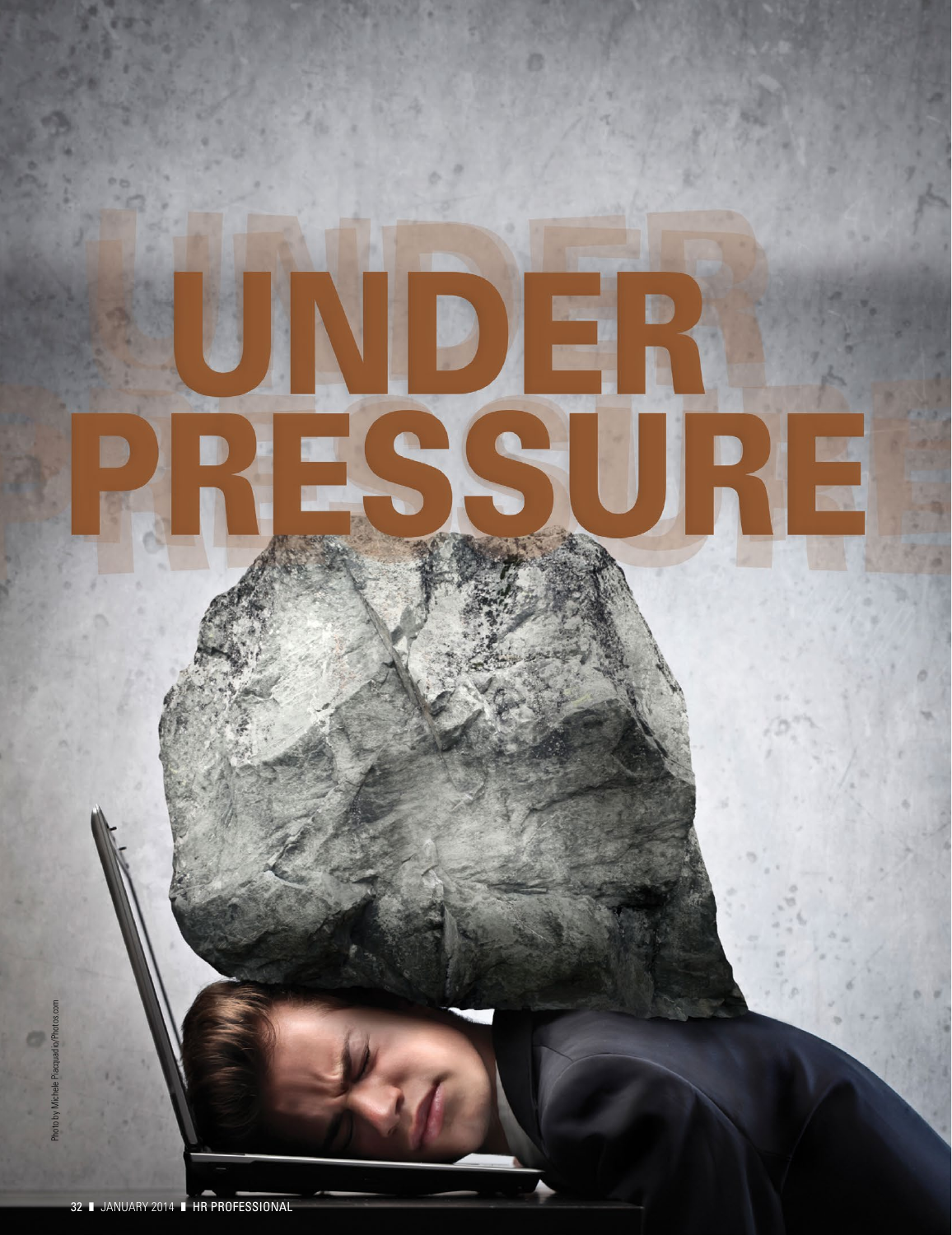### **feature**

### A NEW NATIONAL STANDARD MAKES EMPLOYERS MORE RESPONSIBLE FOR MANAGING WORKPLACE STRESS

By Sarah B. Hood

he economic meltdown, the tech<br>revolution, the overwhelmed care-<br>giver, the nightly news: the topic<br>of every elevator conversation, it<br>seems, is related to our spiralling stress he economic meltdown, the tech revolution, the overwhelmed caregiver, the nightly news: the topic of every elevator conversation, it levels. How should HR respond?

"Stress is part of life," said Antoinette Blunt, CHRP, SHRP, FCHRP, president of Ironside Consulting Services Inc. in Sault Ste. Marie. "The issue is how much is reasonable, how do we manage it and when does stress become unmanageable?"

Indeed, stress can be positive before it becomes overwhelming.

"There is good stress; there is a level of stress that's a motivator, that helps push you forward with deadlines," explained Andrea Binnington, CHRP, based in Milton, Ont. "Different people are stressed by totally different things; what stresses one person out would be totally manageable for other people."

Jennifer Lee is the project manager for Work With Us, a workplace-based support program for Canadians living with depression or arthritis run jointly by The Arthritis Society and Mood Disorders Society of Canada. Her program defines stress as "the emotional and physical strain caused by our response to pressure from the outside world." The 2013 Statistics Canada Health Profile reports that "23.4 per cent of Canadians have perceived stress in their lives"; according to the Canadian Community Health Survey, "most days in their life were quite a bit or extremely stressful."

In 2011, the Sun Life Wellness Institute's Buffett National Wellness Survey reported that 56 per cent of senior HR respondents considered stress to be the top risk to workforce health.

"Stress is top ranked for good reason," said Dr. Richard Earle, managing director of the Canadian Institute of Stress. "Higher stress levels elevate absence costs by up to 19 per cent, all disability costs by up to 30 per cent and turnover costs by up to 40 per cent. Also, according to Towers-Watson, stress-based mental health issues are the drivers behind 85 per cent of long-term disability claims."

Stress, according to Earle, "is the mechanism whereby we rev up the energy to deal with problems or opportunities; it's the main thing that companies pay for." He defines problematic stress in terms of return on investment (ROI). "What are you getting back from what you're putting in? That's the core question that HR needs to address," he said.

When people feel great satisfaction and reward for their efforts, they don't suffer from stress; when they feel overused, unappreciated and undercompensated, they do.

"You have to work foot-to-the-floor for about two years before you see the signs of burnout," Earle said. This happens when the body is over-stimulated with "upper" hormones like adrenalin for so long that it eventually tries to exert balance by flooding the system with the depressing hormone cortisol.

#### **CONSEQUENCES OF STRESS**

Stress causes numerous health problems, says Lee.

"Poor concentration, low productivity, feeling unfulfilled, feeling very tired and not being able to step out of a work mindset at home [are symptoms of ongoing stress]," she said. "It has been shown that long-term chronic stress is associated with depression and difficulties with sleeping."

Furthermore, Binnington noted, "You're looking at impacts to the compa-

**WHEN PEOPLE FEEL GREAT SATISFACTION AND REWARD FOR THEIR EFFORTS, THEY DON'T SUFFER FROM STRESS; WHEN THEY FEEL OVERUSED, UNAPPRECIATED AND UNDERCOMPENSATED, THEY DO.**

ny, [like] having people off on sick leave. The stress can cause discord within the climate of the company; potentially, your overall morale starts to drop."

Stressed workers can have a big impact on an organization, overall.

"Turnover of key talent goes up and the reputation of the company goes down," said Earle. "People are less creative in problem-solving; they're less committed."

It's a fine line to walk for employers, who need to find a proper balance for their workers.

"We need a certain amount of stimulation, interest and agitation to keep us on the ball and engaged," said Dr. Martin Shain, principal with The Neighbour at Work Centre. "But it's very important for supervisors to know when they're pushing too hard." While some cases of unhealthy stress originate outside the workplace, he continued, "We can estimate that somewhere between one-quarter and one-third [are due to] workplace events – people behaving towards one another in a way that causes what is increasingly called 'mental injury.'"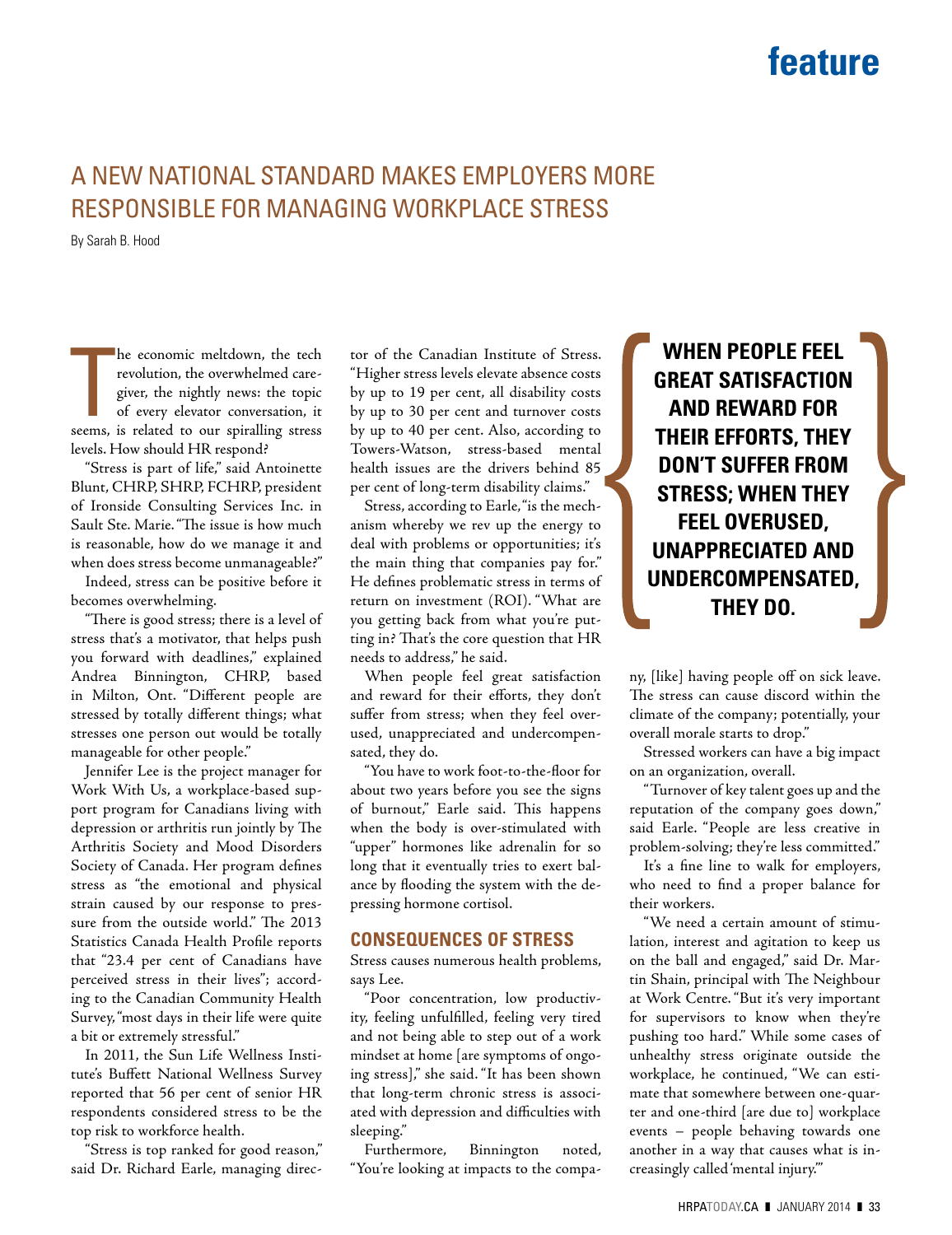

#### **A NEW STANDARD**

Shain is a member of the Technical Committee that advised the Canadian Standards Association on the creation of a new Canadian Standard for Psychological Health and Safety in the Workplace, introduced in January 2013. Photos.com<br>Photos.com<br>Photos.com

"[The Standard] emerges from the rec-

ognition that mental harm in the workplace is a largely unmanaged risk that we can and should be doing something about, and it's based on a lot of scientific and legal evidence that says this is harmful and also preventable," he said.

The Standard will oblige employers to take more responsibility for protecting the mental health of their employees in much

#### **Hire a Canadian Registered Safety Professional (CRSP) ® to protect your most important resources**

Increasing health and safety hazards in the workplace, mounting employer obligations and the financial impact associated with occupational incidents means that your organization cannot afford anything less than a *Canadian Registered Safety Professional (CRSP) ®.*

A *CRSP ®* offers in-depth knowledge of OHS principles and practices and applies this knowledge to develop systems in order to achieve optimum control over hazards in your workplace. **Board of**

**Visit** www.bcrsp.ca **to learn more or to advertise to hire a** *CRSP ®***.**



the same way that they are expected to prevent risks to physical health and safety. It calls for "a systematic approach in assessing and addressing risks to mental health that arise from the ways that people are organized and managed," said Shain, and HR professionals "need to be instrumental in creating policies that are consistent with [it]."

An organization that performs according to the Standard will, as it states, "maintain procedures to monitor, measure and record" conditions affecting psychological health and safety, take "preventive and corrective action procedures to address risks" and engage in "management review and continual improvement."

#### **SIGNS TO WATCH FOR**

The signs of stress manifest themselves in many ways.

"Mood Disorders Society of Canada has identified some physical signs and symptoms, such as muscle tension, stomach and digestive problems and restless sleeps," said Lee. "Some emotional signs include depression, irritability and mood swings, and social indicators can include things like intolerance of others or social withdrawal."

The effects depend on the individual, according to Shain. Different people exhibit different symptoms of suffering from stress.

"It can be unusual behaviour: uncharacteristic aggression, sudden withdrawal, appearance of depression," he explained. "It can take the form of agitation, interpersonal conflict or not recognizing where other people are coming from."

There are also specific work-related cues to be on the lookout for.

"I would look for missed deadlines or unacceptable reports," said Earle, in terms of employee performance. "Turnover, internal and external client dissatisfaction, the drug benefit plan  $-$  [specifically,] antidepressants on the uptick. Employment standards, human rights and harassment complaints, absences on Monday – they suggest drugs or alcohol."

And workplaces can do more to make sure their employees are not dealing with overbearing amounts of stress on a consistent basis.

"As we have said in our Mental Health